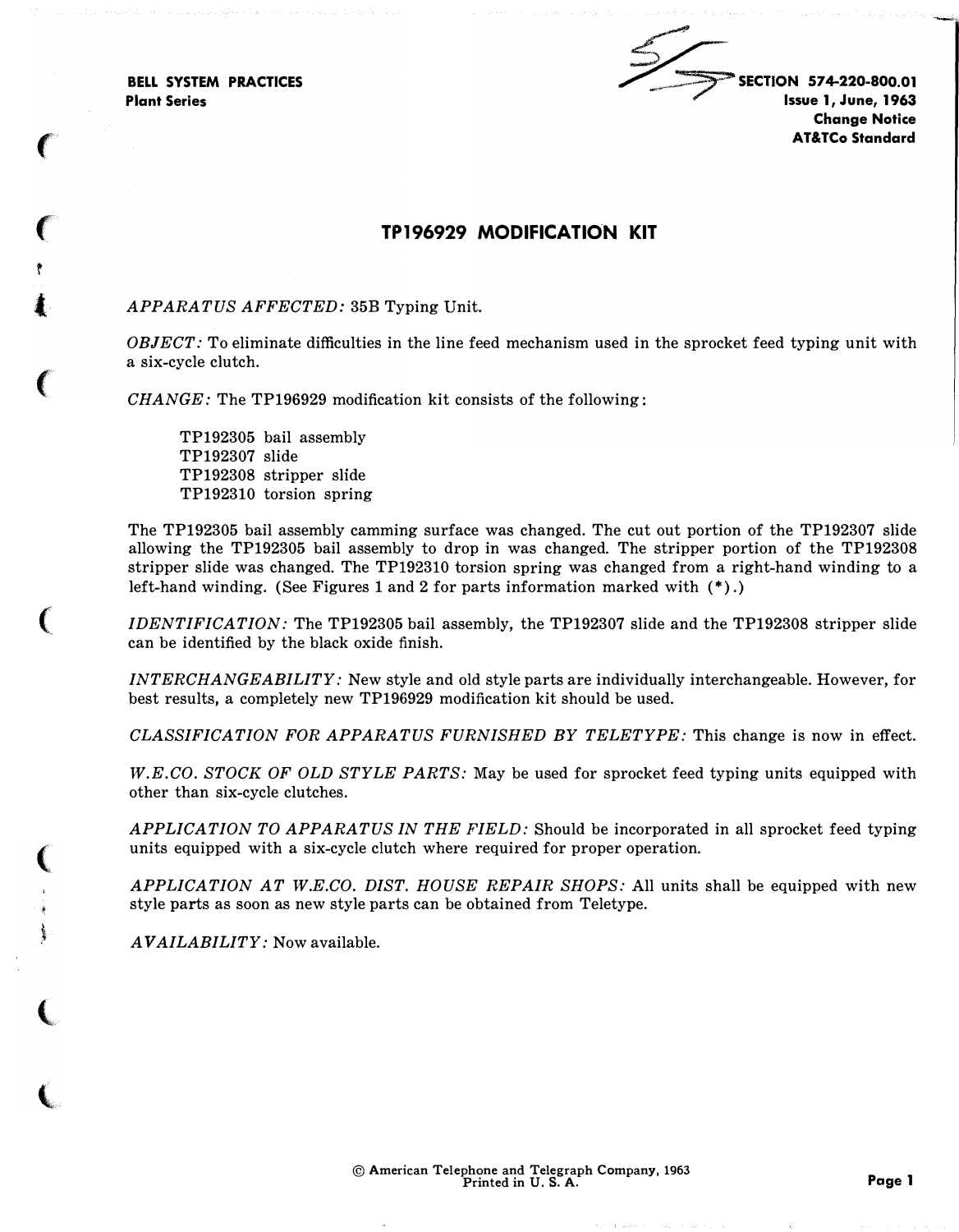

Fig. 1 - Space Suppression Mechanism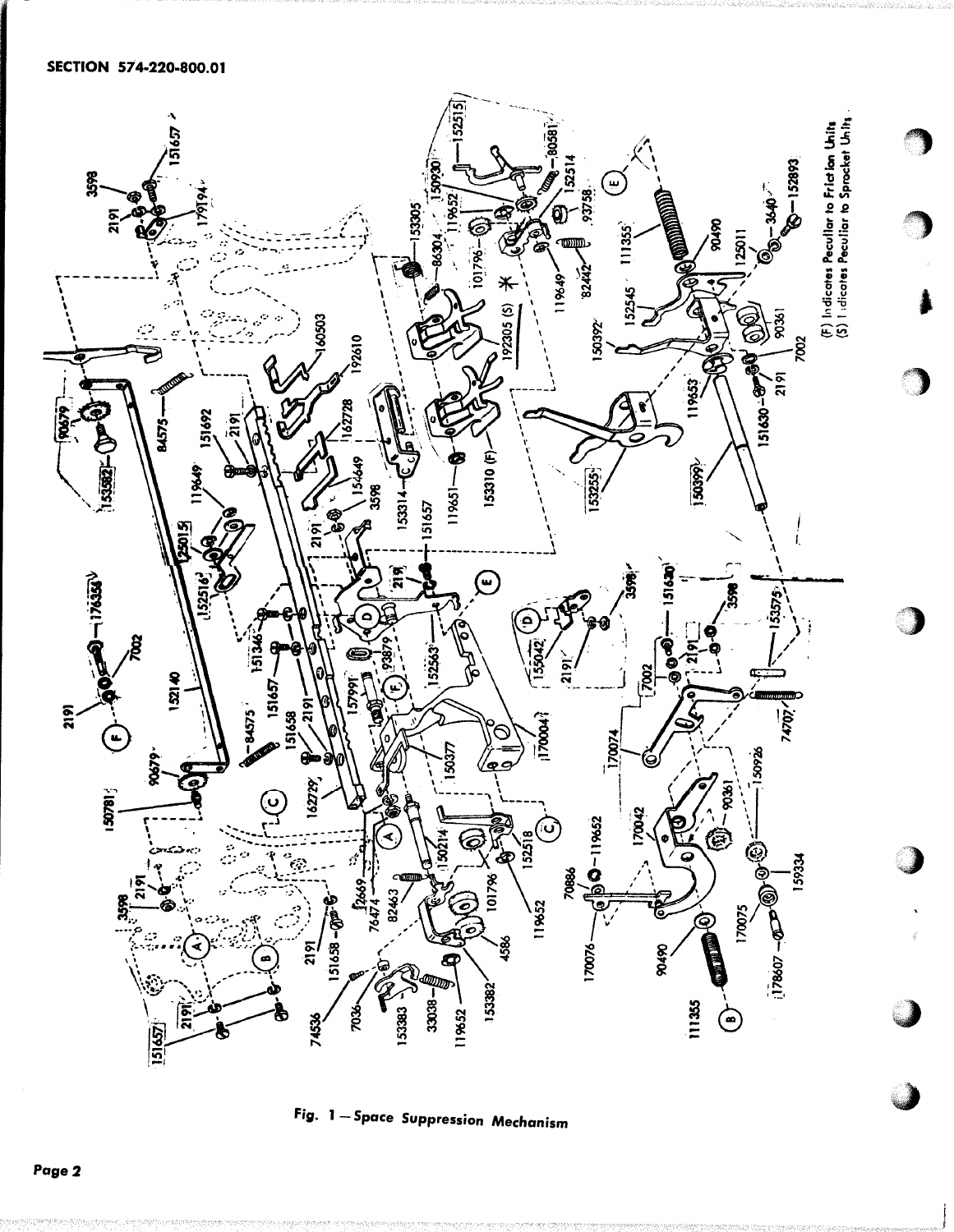

Fig. 2-TP192505 ("ATH") Stunt Box Assembly